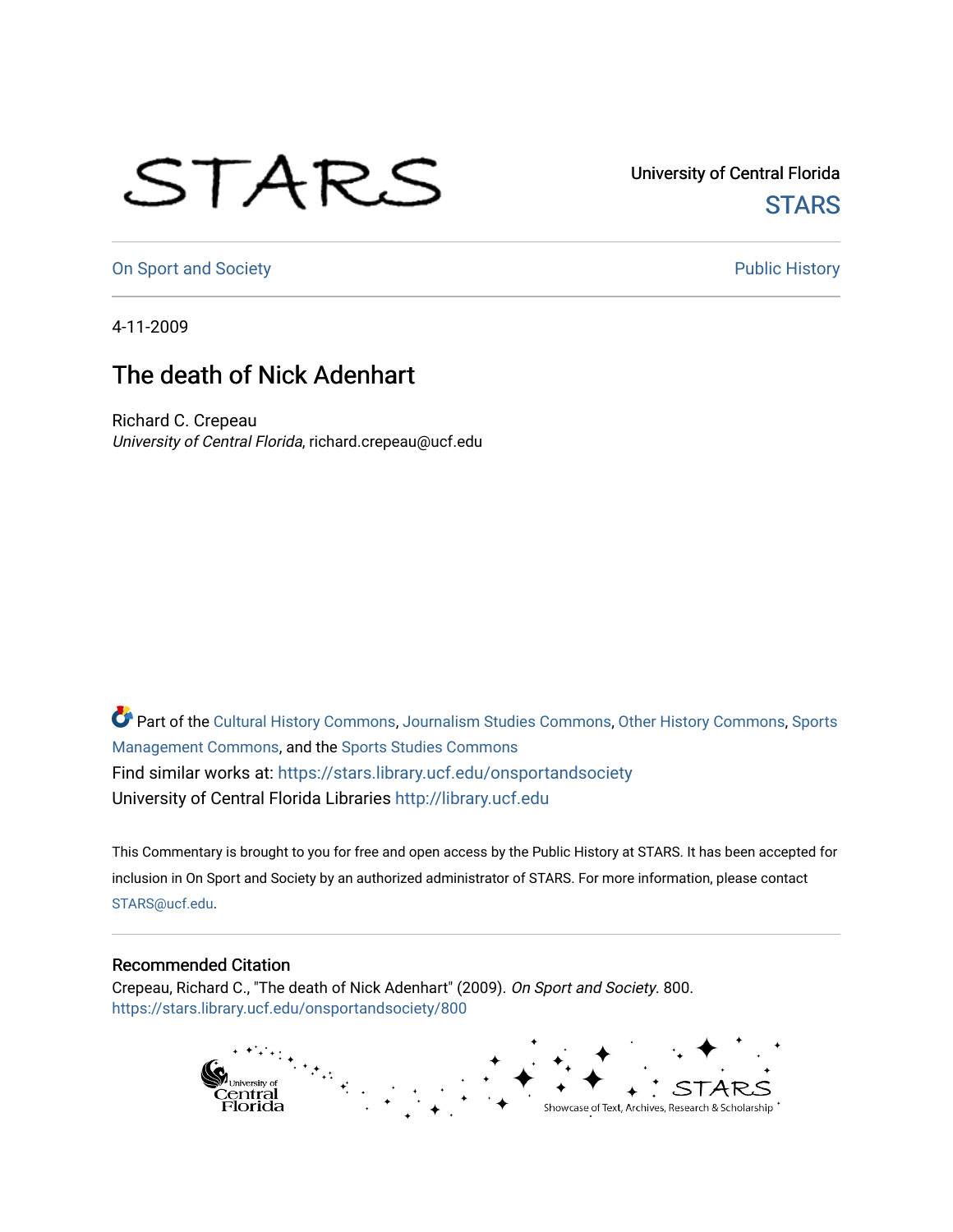## SPORT AND SOCIETY FOR H-ARETE The death of Nick Adenhart APRIL 11, 2009

For all us fans the opening of the baseball season is one of the first signs of spring. The teams have ended training in Arizona and Florida and are now ready for the long grind of the regular season. April is full of optimism and hope. It is the time of renewal, a time to begin again as an equal in the standings. Reality will set in eventually for all but the very best, hopes will fade, champions will be crowned, and then the following spring it will begin again.

For players it is also a time of hope. The older players with fading talent hope to hang on. The younger players who have spent time in the minor leagues hope that this will be their year to take that step to the major leagues, and perhaps to star on the big stage. Those who don't make that step will go back to the minors and work on their game with the knowledge that there will be another opportunity when the next cycle begins.

For those who do make that step, it is a dream attained as well as a new challenge to establish their credentials for what will be a long, productive, and rewarding professional career. These are familiar stories and part of the larger drama that works itself out in sport.

Every now and then the story takes a different turn. This week in Los Angeles a 22-year-old pitcher named Nick Adenhart was living the dream of all minor league players. After four years in the Los Angeles Angels' system Nick Adenhart arrived and succeeded at the major league level. Having made three appearances for the Angels in previous seasons, Adenhart found himself on the major league roster as a starting pitcher as three of the Angel's starting pitchers were on the disabled list. On Wednesday night given his chance he made the most of it, pitching extremely well while holding the Oakland Athletics scoreless for six innings.

It was a near perfect evening as Adenhart's father was in the stands, having flown out to Los Angeles to see his son make his first start of the new season. Nick Adenhart had called his father, urging him to come to Los Angeles for the game. "He told his dad that he'd better come here, that something special was going to happen," said Adenhart's agent Scott Boras.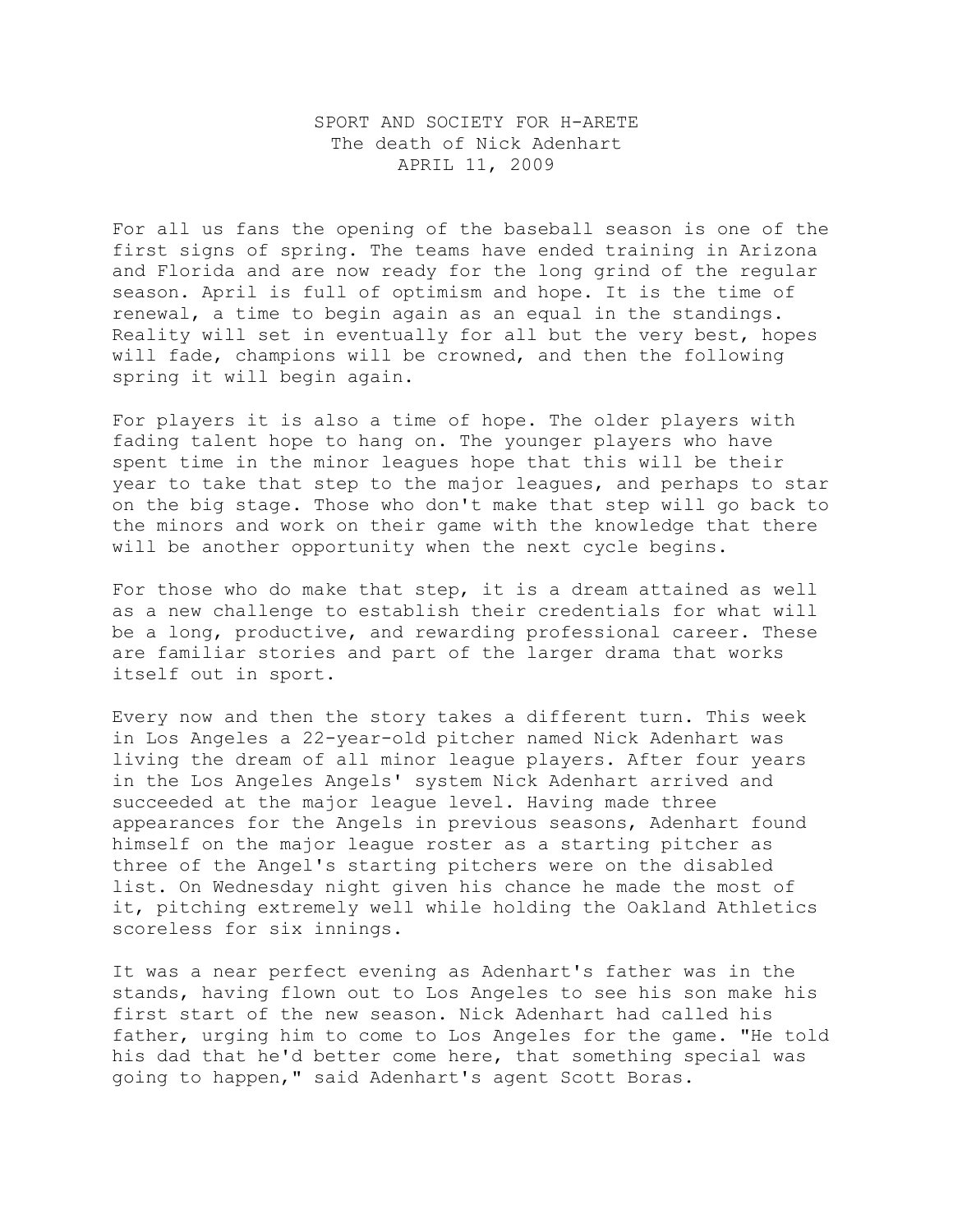After the game, Adenhart left the ballpark with friends for a small celebration. A few hours later the car in which he was traveling was hit broadside by a drunken driver who ran a red light. Three of the four people in the car, including Nick Adenhart died.

This sort of thing happens with considerable frequency across America each week. It is so frequent it gets very little attention outside the immediate area.

For those who follow baseball and sport it was a dramatic death that got immediate attention. The young promising pitcher had his life snuffed out in an instant, within hours of the greatest moment of his budding career. For Los Angeles Angel fans a member of their team was gone, for the Angel family the loss was highly personal, and for Nick Adenhart's family and friends the tragedy was devastating.

I was reminded of the spring training boating accident in Winter Haven, Florida, in 1993 in which two Cleveland Indian players, Steve Olin and Tim Crews were killed and Bob Ojeda was seriously hurt. Again it was the time of hope and promise, when the death of young men left families and friends to mourn their loss, and left the city of Cleveland and baseball fans in shock.

It is amazing how quickly things can change, how fragile life really is, and how death can strike at any moment. We are reminded how tangential existence is, how meaningless the games we watch and play are within the larger scheme of things.

The case of Nick Adenhart also reminds us of the dangers on the roads, especially when alcohol is in the mix. It should remind us of just how big a problem this is, and lead to a greater determination to find a way to reduce it.

It is difficult to know what ultimately will be the effect of this tragedy on the Angels team. In sports a loss such of this can sometimes inspire a team to new heights of performance. Emotion can carry teams in many sports, but in baseball that emotion can not be sustained over the course of 162 games. It may be a positive for a few weeks, but in the end the grind of the season will see a team's weaknesses exposed, and no amount of emotion or dedication can overcome these flaws.

For the individual Angel players the challenge is to somehow transcend the loss and recapture the spirit of the spring, the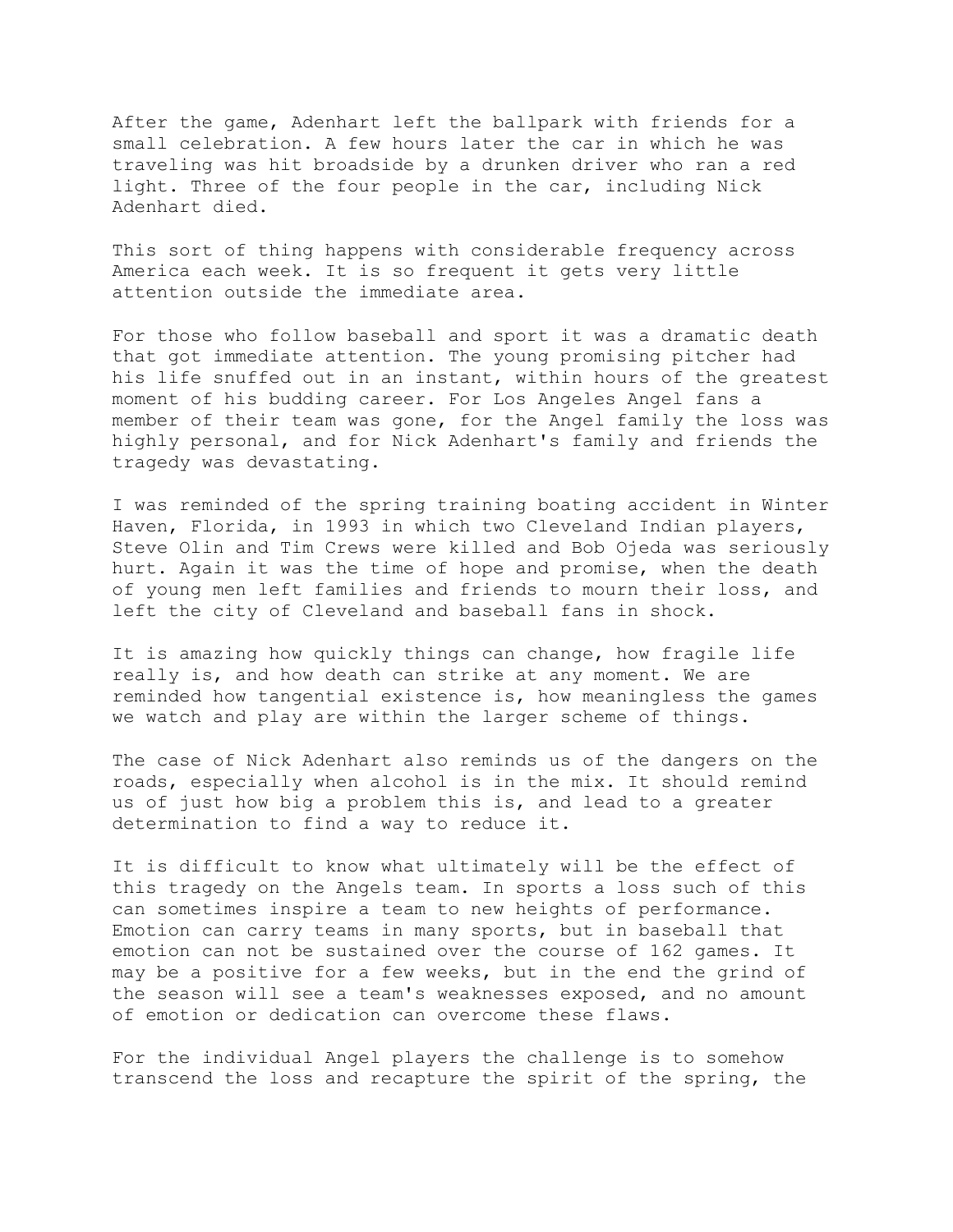spirit of renewal and hope. They must reset themselves within the cycles of the game and the long struggle of the season.

In baseball failure is a statistical reality. In all sport you finally lose, to time, if not to the opponent. Each loss, some say, is like a death. A little piece of you dies, and then you go on to the next contest seeking to triumph over death.

The loss on Thursday was enormous and this loss was not just figurative. It was literally death. The challenge now is the existential one, to find meaning and hope in tragedy. This is the new task and great challenge that each player will face in this new and now very different season and a challenge we all face many times during our lives.

On Sport and Society this is Dick Crepeau reminding you that you don't have to be a good sport to be a bad loser.

I have often been asked about the closing tag line in these commentaries, particularly its meaning. I always say that it is simply the statement of the self-evident.

It is however a line that I picked up as I was growing up in Minnesota from Steve Cannon, a local radio and television personality. I remember him from my childhood as "Wrangler Steve," the weekday afternoon host of western films for us little buckaroos.

By the time I had reached high school and college Steve Cannon had established himself as the most popular personality on morning radio. On that show he did a number of characters and one of them was a sportscaster named "Morgan Mundane." Morgan had a jaundiced and hilarious vision of sportsworld that I, and many others, found very appealing.

After each of his off-the-wall and often critical morning reports on sport and other strange goings-on in the life of the Twin Cities, Morgan would close with the line, "remember sports fans you don't have to be a good sport to be a bad loser." For some reason it was one of those aphorisms that stuck in my brain and seemed to me to be some sort of occult wisdom. So when I started doing these essays, first on radio, it seemed natural to me to use that line to close each broadcast, and I have retained it in print. So today I would like to say thanks to Morgan and to Steve Cannon, and to say goodbye to Steve Cannon who died in Minneapolis this past week at the age of 81. He told friends in the last few weeks of his life that he hoped to make it to the